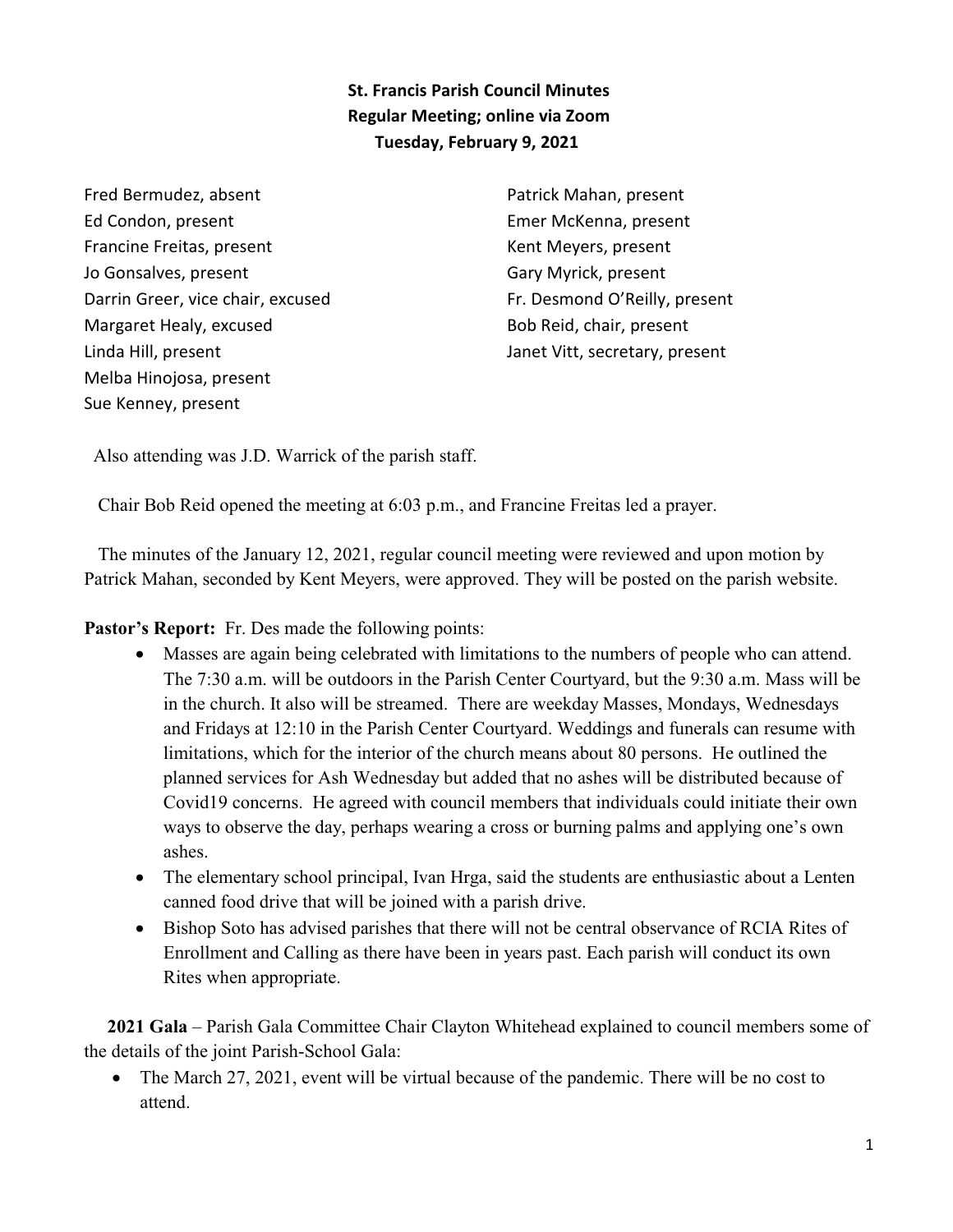- The Greater Giving Platform will be used as it has for several years in the school's gala.
- The event will be 60 minutes long, featuring Julissa Ortiz of Channel 31's "Good Day" Sacramento." She is an alum of St. Francis Elementary School. The event will feature an entertainer and the live auction. Clayton will be on hand at the Golden One production center, use of which is being donated by the Kings NBA team.
- Bidding on silent auction will open through the Greater Giving Site about 2 days before the event and will close before the start of the streamed Gala.
- The raffle will follow the tradition from the school, which means it will have cash prizes.
- · VIP packages will be sold for adults and families, featuring appropriate food and beverages to be consumed in homes before or during the streamed Gala.
- Those who attended the 2019 and 2020 parish Galas will be contacted through email to promote attendance and participation in the auctions.
- Proceeds of the event are being divided between the school and parish, with the parish benefitting from its auction items and a share of the raffle and VIP packages.
- · Individuals are encouraged to have online parties for guests who otherwise might have been at one table to promote and lead into the streamed Gala.
- · To suggestions for ideas for the Fund-a-Need effort, Clayton reminded council members that the parish staff and Fr. Des are the ones who designate the items.
- The small Gala Committee will meet for a socially distanced workday on Feb. 21, the deadline for donations for the Silent Auction.

**Chair's Report:** Bob Reid limited his report to the plan by the Outreach Working Group to meet with City Council member Katie Valenzuela and her staff to learn about the city's plans to meet the crisis of homelessness in Sacramento and to share with her the long-held interest of the parish to issues involving the homeless.

## **Staff Liaison Report:** JD Warrick said:

- Manny Dabay has been cleaning/organizing the choir loft and that he successfully replaced one hard-to-reach light bulb by crawling through the ceiling rather than having to rent a lift.
- The numbers of homes who view the streamed Sunday Mass were 390 (Jan. 17), 397 ((Jan. 24), 984 live and 182 later views (Jan. 31, a children's Mass) and 370 live plus 99 later views (Feb. 7).
- · JD is investigating why the live-streaming of some Masses experience bad enough buffering problems to block attendance. Even those Masses, however, are available in their entirety on the parish YouTube and Facebook sites.

## **Special Reports**

- · **Pathways for Justice** Francine Freitas said the second series of the "Open Wide Our Hearts" has begun and continues Tuesdays through early March. These five sessions are in conjunction with Sr. Ann Pratt's Dominican community in Racine, Wisc. There have been about 40 participants. A four-session discussion of the Pope's "Fratelli Tutti" encyclical will launch March 14.
- · **Food Drive** Janet Vitt said the Outreach Working Group is organizing a Lenten food to support the Stanford Settlement Neighborhood Center in North Sacramento, which distributes food to hundreds of poor residents in that part of Sacramento. Non-perishable items will be collected after Masses on March 14 and 21. Stanford Settlement has ties to our parish and serves a